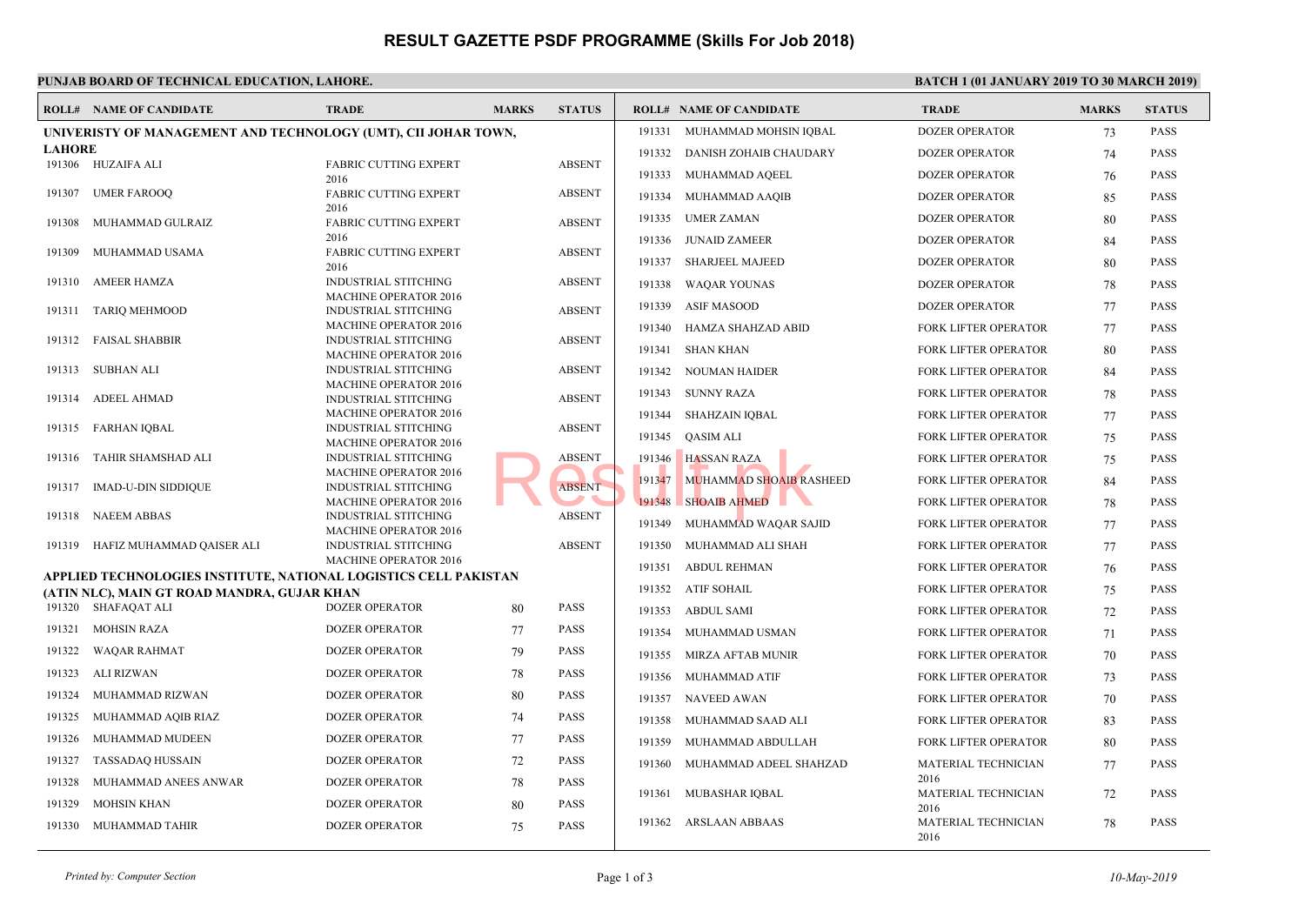# **RESULT GAZETTE PSDF PROGRAMME (Skills For Job 2018)**

## **PUNJAB BOARD OF TECHNICAL EDUCATION, LAHORE.** BATCH 1 (100 MARCH 2019) **BATCH 2019**

|        | <b>ROLL# NAME OF CANDIDATE</b> | <b>TRADE</b>                               | <b>MARKS</b> | <b>STATUS</b> |        | <b>ROLL# NAME OF CANDIDATE</b>                                          | <b>TRAL</b>       |
|--------|--------------------------------|--------------------------------------------|--------------|---------------|--------|-------------------------------------------------------------------------|-------------------|
|        | 191363 FAIZAN                  | MATERIAL TECHNICIAN                        | 82           | <b>PASS</b>   | 191393 | ZEESHAN KARAMAT                                                         | <b>SHOV</b>       |
| 191364 | MUHAMMAD HAMMAD ALI            | 2016<br>MATERIAL TECHNICIAN                | 71           | <b>PASS</b>   | 191394 | JAWAD AHMAD                                                             | <b>SHOVI</b>      |
|        |                                | 2016                                       |              |               |        | 191395 MUHAMMAD RIZWAN                                                  | <b>SHOV</b>       |
| 191365 | MUHAMMAD AUN FRAZAM            | MATERIAL TECHNICIAN<br>2016                | 66           | <b>PASS</b>   |        | <b>INSTITUTE OF ENGINEERING &amp; TECHNOLOGY, ST-2</b>                  |                   |
| 191366 | <b>FAISAL SHAHZAD</b>          | <b>MATERIAL TECHNICIAN</b><br>2016         | 65           | <b>PASS</b>   |        | MOR, PESHAWAR ROAD, RAWALPINDI<br>191396 ZEESHAN GULL                   | <b>MACH</b>       |
| 191367 | MUHAMMAD AFZAL                 | MATERIAL TECHNICIAN                        | 81           | <b>PASS</b>   |        | 191397 MUHAMMAD HAROON                                                  | <b>MACH</b>       |
| 191368 | <b>SHABAN BASHARAT</b>         | 2016<br><b>MATERIAL TECHNICIAN</b><br>2016 |              | <b>ABSENT</b> | 191398 | <b>KHURRAM</b>                                                          | <b>MACH</b>       |
| 191369 | <b>SHAHAB RAZA</b>             | MATERIAL TECHNICIAN                        | 70           | <b>PASS</b>   | 191399 | KHALIQUE AHMED ALVI                                                     | <b>MACH</b>       |
|        |                                | 2016                                       |              |               | 191400 | MARJAN ULLAH                                                            | <b>MACH</b>       |
| 191370 | ZEESHAN SAFDAR                 | <b>MATERIAL TECHNICIAN</b><br>2016         |              | <b>ABSENT</b> | 191401 | MUHAMMAD JAMALI IDREES                                                  | <b>MACH</b>       |
|        | 191371 ABDUL JALIL             | MATERIAL TECHNICIAN                        | 81           | PASS          | 191402 | SAMI ULLAH SALEEM                                                       | <b>MACH</b>       |
|        | 191372 SAMEER ALI              | 2016<br><b>SHOVEL OPERATOR</b>             | 70           | <b>PASS</b>   | 191403 | AHMED JAWAD KHAN                                                        | <b>MACH</b>       |
|        | 191373 FAYYAZ HUSSAIN          | <b>SHOVEL OPERATOR</b>                     | 66           | <b>PASS</b>   |        | 191404 ASIM RAZA SHAH                                                   | <b>MACH</b>       |
|        | 191374 ZARYAB ALI              | <b>SHOVEL OPERATOR</b>                     | 71           | PASS          |        | ZIA SIDDIQUE FOUNDATION, POLYTECHNIC INSTIT                             |                   |
| 191375 | <b>FAISAL IQBAL</b>            | <b>SHOVEL OPERATOR</b>                     | 75           | <b>PASS</b>   |        | TRAINING CENTER I.J.P ROAD PIRWADHAI MORE, I<br><b>RAWALPINDI CANTT</b> |                   |
| 191376 | HASSAN ALEEM                   | <b>SHOVEL OPERATOR</b>                     | 66           | <b>PASS</b>   |        | 191405 MUHAMMAD AFAQ MAQSOOD                                            | <b>SHUTT</b>      |
| 191377 | MUHAMMAD IRFAN                 | <b>SHOVEL OPERATOR</b>                     | 80           | <b>PASS</b>   |        | 191406 FARHAN ABBASI                                                    | <b>SHUTT</b>      |
| 191378 | MUHAMMAD AZAM                  | <b>SHOVEL OPERATOR</b>                     | 80           | <b>PASS</b>   |        | 191407 USAMA RIAZ                                                       | <b>SHUT</b>       |
| 191379 | FAYYAZ AHMAD                   | <b>SHOVEL OPERATOR</b>                     | 67           | <b>PASS</b>   | 191408 | MUHAMMAD KALEEM MUSHTAQ                                                 | <b>SHUTT</b>      |
| 191380 | <b>AQEEL AHMED</b>             | <b>SHOVEL OPERATOR</b>                     | 67           | <b>PASS</b>   |        | 191409 AADIL ALTAF                                                      | <b>SHUTT</b>      |
| 191381 | <b>AQIB HUSSAIN</b>            | <b>SHOVEL OPERATOR</b>                     | 66           | <b>PASS</b>   |        | 191410 DANISH ALI                                                       | <b>SHUTT</b>      |
| 191382 | AYAZ AHMED                     | <b>SHOVEL OPERATOR</b>                     | 69           | <b>PASS</b>   |        | 191411 USMAN AHMED                                                      | <b>SHUTT</b>      |
| 191383 | HAMMAD TAHIR                   | <b>SHOVEL OPERATOR</b>                     | 71           | <b>PASS</b>   |        | 191412 ADIL ARIF                                                        | <b>SHUTT</b>      |
| 191384 | MUHAMMAD AAFAQ                 | <b>SHOVEL OPERATOR</b>                     | 75           | <b>PASS</b>   |        | 191413 ABID ALI                                                         | <b>SHUTT</b>      |
| 191385 | ZAFRAN ANWAR                   | <b>SHOVEL OPERATOR</b>                     | 67           | <b>PASS</b>   |        | 191414 MUJEEB REHMAN                                                    | <b>SHUTT</b>      |
| 191386 | HAMMAD HUSSAIN                 | <b>SHOVEL OPERATOR</b>                     | 66           | <b>PASS</b>   |        | 191415 MUHAMMAD ZAHID                                                   | <b>SHUTT</b>      |
| 191387 | <b>USMAN AKRAM</b>             | <b>SHOVEL OPERATOR</b>                     | 83           | <b>PASS</b>   |        | 191416 KASHIF MEHMOOD                                                   | <b>SHUTT</b>      |
| 191388 | ARBAB ARSHAD                   | <b>SHOVEL OPERATOR</b>                     | 66           | <b>PASS</b>   |        | 191417 AMIR MUSHTAQ                                                     | <b>SHUTT</b>      |
| 191389 | TOUQEER SAJID MINHAS           | <b>SHOVEL OPERATOR</b>                     | 80           | <b>PASS</b>   |        | 191418 MUHAMMAD RAHEEL                                                  | <b>SHUTT</b>      |
| 191390 | MUHAMMAD AZAN EJAZ             | <b>SHOVEL OPERATOR</b>                     | 67           | <b>PASS</b>   | 191419 | EHTESHAM AFTAB                                                          | <b>SHUTT</b>      |
| 191391 | <b>SAEED AHMED</b>             | <b>SHOVEL OPERATOR</b>                     | 66           | <b>PASS</b>   |        | 191420 MUQADDAS ZAMEER                                                  | SHUT <sup>®</sup> |
|        | 191392 SHEHROZE                | <b>SHOVEL OPERATOR</b>                     | 66           | <b>PASS</b>   |        | 191421 ABD UL SALAM                                                     | SHUT <sup>®</sup> |
|        |                                |                                            |              |               |        |                                                                         |                   |